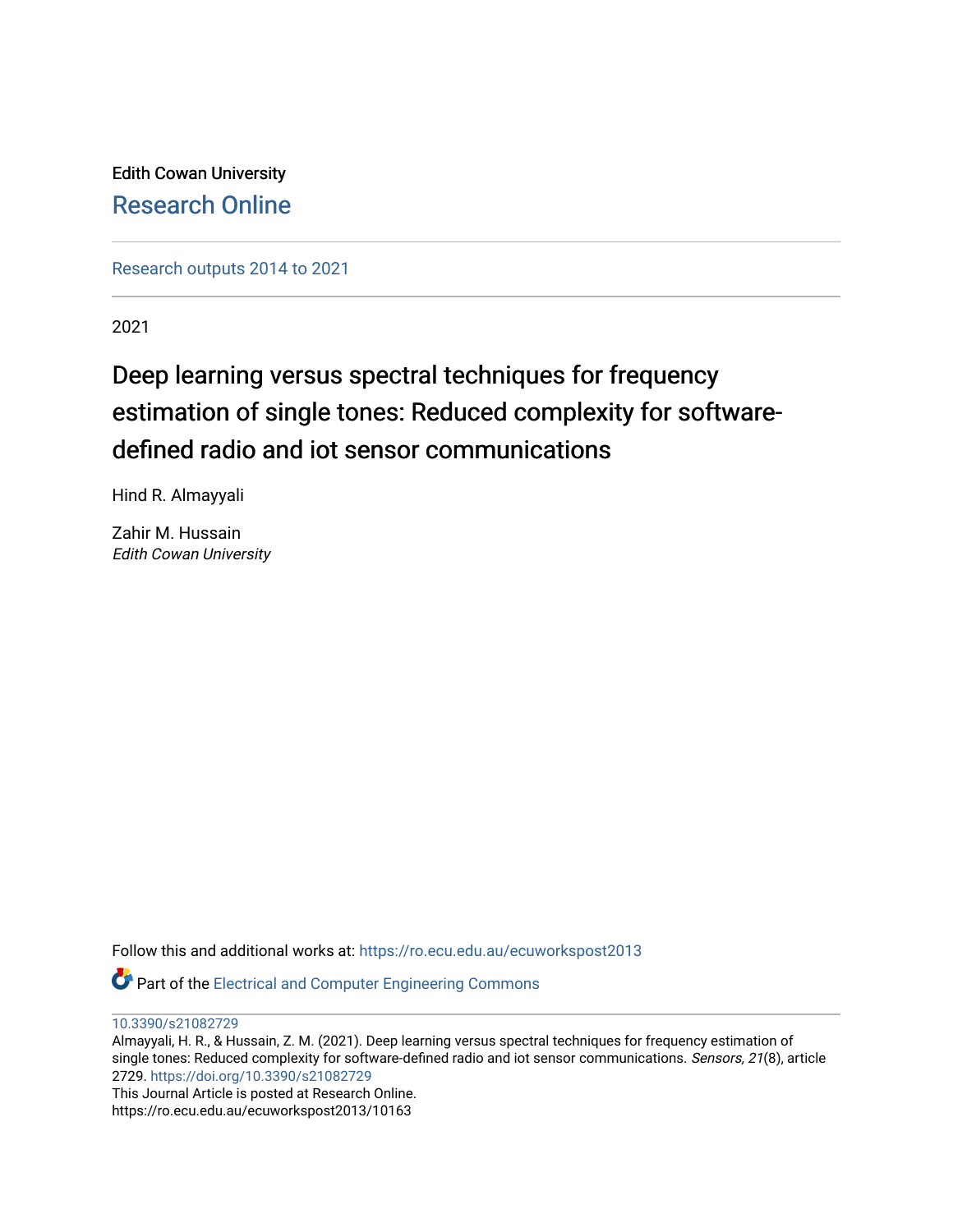

*Article*



# **Deep Learning versus Spectral Techniques for Frequency Estimation of Single Tones: Reduced Complexity for Software-Defined Radio and IoT Sensor Communications**

**Hind R. Almayyali [1](https://orcid.org/0000-0003-4989-161X) and Zahir M. Hussain 1,2,[\\*](https://orcid.org/0000-0002-1707-5485)**

- <sup>1</sup> Computer Science and Mathematics, University of Kufa, Najaf 54001, Iraq; hindalmayyali@gmail.com<br><sup>2</sup> School of Fraincesing Edith Covern University Joandalum WA 6027, Augtralia
- <sup>2</sup> School of Engineering, Edith Cowan University, Joondalup, WA 6027, Australia
- **\*** Correspondence: z.hussain@ecu.edu.au or zmhussain@ieee.org

**Abstract:** Despite the increasing role of machine learning in various fields, very few works considered artificial intelligence for frequency estimation (FE). This work presents comprehensive analysis of a deep-learning (DL) approach for frequency estimation of single tones. A DL network with two layers having a few nodes can estimate frequency more accurately than well-known classical techniques can. While filling the gap in the existing literature, the study is comprehensive, analyzing errors under different signal-to-noise ratios (SNRs), numbers of nodes, and numbers of input samples under missing SNR information. DL-based FE is not significantly affected by SNR bias or number of nodes. A DL-based approach can properly work using a minimal number of input nodes N at which classical methods fail. DL could use as few as two layers while having two or three nodes for each, with the complexity of O{N} compared with discrete Fourier transform (DFT)-based FE with O{Nlog2 (N)} complexity. Furthermore, less N is required for DL. Therefore, DL can significantly reduce FE complexity, memory cost, and power consumption, which is attractive for resource-limited systems such as some Internet of Things (IoT) sensor applications. Reduced complexity also opens the door for hardware-efficient implementation using short-word-length (SWL) or time-efficient software-defined radio (SDR) communications.

**Keywords:** frequency estimation; deep-learning (DL); sensors; Internet of Things (IoT); short word length (SWL); software-defined radio (SDR); parallel-computing fast Fourier transform (FFT); low-power; low-cost; biomedical sensors

# **1. Introduction**

Estimating the frequency of a single-tone sinusoidal wave under noise is a fundamental problem in signal processing for communications, and its effect is extended to biomedical and power engineering [\[1,](#page-16-0)[2\]](#page-16-1).

Several classical methods were proposed to estimate the frequency of a single-tone sinusoid, mostly based on Fourier analysis [\[3\]](#page-16-2).

Correlation methods can be very attractive for hardware implementation, IoT, sensors, and software-defined ratio (SDR), as they are much more computationally efficient than spectral techniques are. However, those techniques are far less accurate compared to Fourier-based techniques, especially under low values of signal-to-noise ratio (SNR) [\[4\]](#page-16-3).

Phase-locked loops (PLLs) are widely used in communication systems to handle this problem. However, PLLs can be slower than spectral or correlative techniques as they need time for locking [\[5\]](#page-16-4). More samples are needed in digital PLLs (DPLLs) if more realizations are considered for better results, especially under a low SNR where noise significantly disturbs the locking process.

Recently, machine learning has emerged as a powerful tool for various tasks in many fields, including communications and signal processing [\[6–](#page-16-5)[8\]](#page-16-6). Despite the increased



**Citation:** Almayyali, H.R.; Hussain, Z.M. Deep Learning versus Spectral Techniques for Frequency Estimation of Single Tones: Reduced Complexity for Software-Defined Radio and IoT Sensor Communications. *Sensors* **2021**, *21*, 2729. [https://doi.org/10.3390/](https://doi.org/10.3390/s21082729) [s21082729](https://doi.org/10.3390/s21082729)

Academic Editor: Richard J. Povinelli

Received: 25 February 2021 Accepted: 11 April 2021 Published: 13 April 2021

**Publisher's Note:** MDPI stays neutral with regard to jurisdictional claims in published maps and institutional affiliations.



**Copyright:** © 2021 by the authors. Licensee MDPI, Basel, Switzerland. This article is an open access article distributed under the terms and conditions of the Creative Commons Attribution (CC BY) license (https:/[/](https://creativecommons.org/licenses/by/4.0/) [creativecommons.org/licenses/by/](https://creativecommons.org/licenses/by/4.0/)  $4.0/$ ).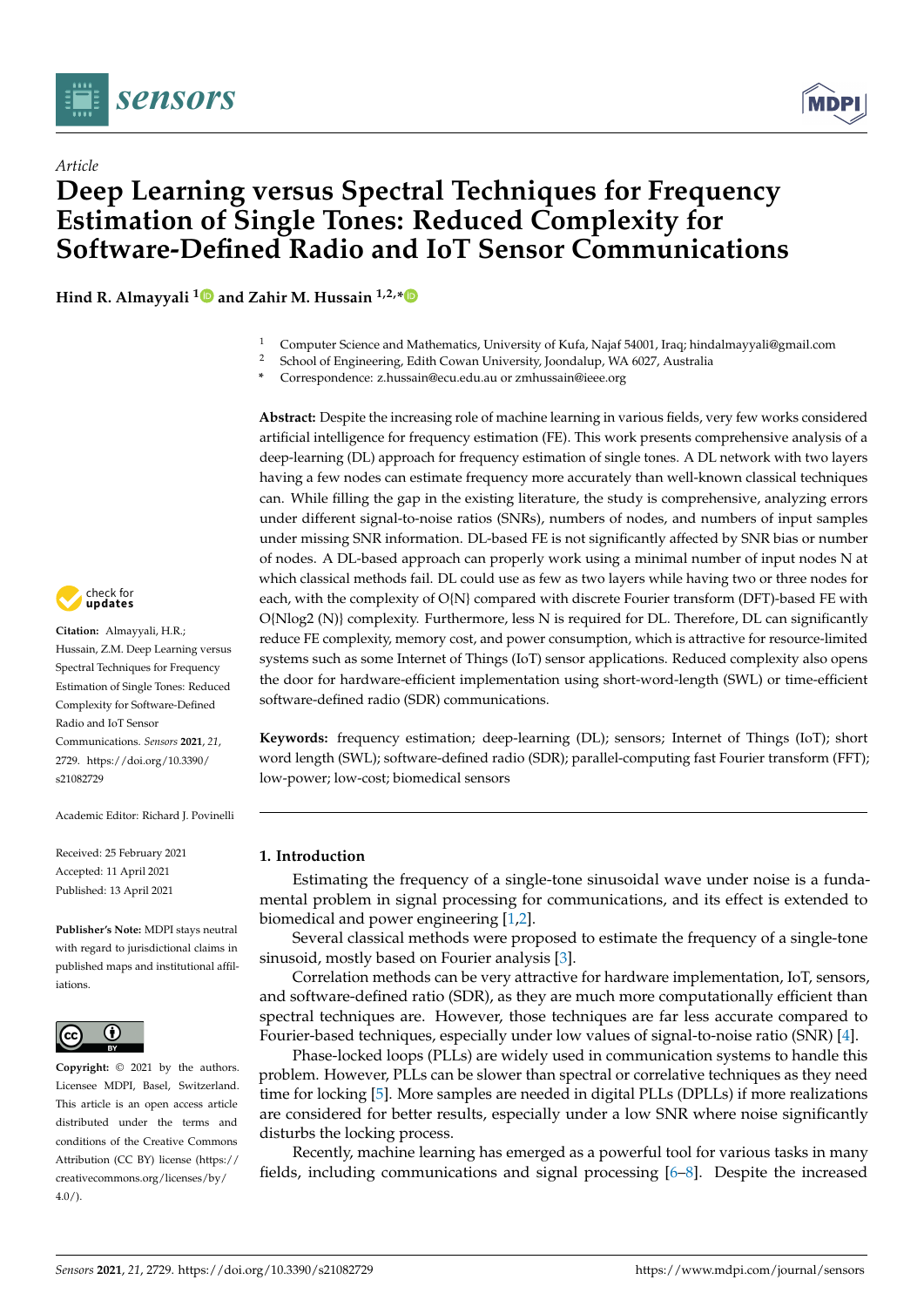attention to machine learning, very few works considered its application to handle the problem of frequency estimation.

In [\[9\]](#page-16-7), an approach based on deep learning for single-tone frequency estimation under noise was proposed. Unlike Fourier-based, PLL, or correlative techniques, the DL-based approach requires prior knowledge of the SNR. However, SNR estimation can be in error under varying noise conditions; therefore, many studies, including [\[9\]](#page-16-7), assumed that SNR is constant during the period of frequency estimation.

In this work, we further investigate the performance DL for frequency estimation under insufficient SNR information. On the other hand, the effect of the number of nodes was also studied, and no significant change in performance was obtained after increasing the number of nodes in hidden layers. The contribution of this work has the following directions:

- 1. The performance of the DL approach is compared with the performance of still-active classical techniques that are based on Fourier analysis.
- 2. In many situations, SNR estimation can be inaccurate or unavailable. Hence, system performance is investigated in case of unavailable SNR information.
- 3. The DL approach is SNR-dependent; hence, an investigation of system performance under various SNRs is presented.
- 4. The more the nodes in the DL approach are, the better the accuracy of estimation could be. Hence, this work investigated the effect of changing the number of nodes in the hidden layers of the network.
- 5. The number of input samples (signal length or duration) has significant impact on the complexity and the performance of classical and DL-based methods. This point was fully investigated in this work.
- 6. The effect of different realizations while training was handled in the literature of DL-based approaches, as it is a necessary step in the training process. However, the possibility of different realizations in the working environment (application phase) was not previously handled. In this work, we discuss the effect of different realizations during the application phase.
- 7. The reduced complexity introduced by DL-based FE, in addition to avoiding complexvalued arithmetic operations, makes FE easier and cheaper for IoT communications, sensors, sensor networks, and software-defined radio (SDR). This work presents a discussion on such possibilities.

This paper is organized as follows. Section [2](#page-2-0) presents related works; Section [3](#page-3-0) presents the signal model and the problem definition; Section [4](#page-4-0) reviews the most-effective classical techniques; and Section [5](#page-6-0) addresses the yet-unhandled issues of the DL approach and presents the results in a comparative study that reveals the power of DL versus classical frequency-estimation techniques.

#### <span id="page-2-0"></span>**2. Motivation and Related Work**

The problem of frequency estimation (FE) is often handled using classical Fourier and correlative techniques. However, some recent works handled this problem by neural networks and deep learning. Good accuracy was obtained; hence, the use of DL for frequency estimation is promising.

The authors in [\[9\]](#page-16-7) designed a three-layer neural network to estimate the frequency of a sinusoid contaminated by a white-noise process at an SNR of 25 dB, where the trained model could estimate the frequency of any previously unseen noisy sinusoid in a short amount of time. However, this work did not address some important issues, including comparisons with classical techniques, system performance under wrong SNR estimation, system performance under various SNR values, and the effect of the number of nodes. Specifically, the following points are not clear in [\[9\]](#page-16-7):

- 1. The network was trained for a specific SNR. There should be a clarification whether different networks should be present in the case that different SNRs are expected.
- 2. The effect of SNR on estimation error was unclear.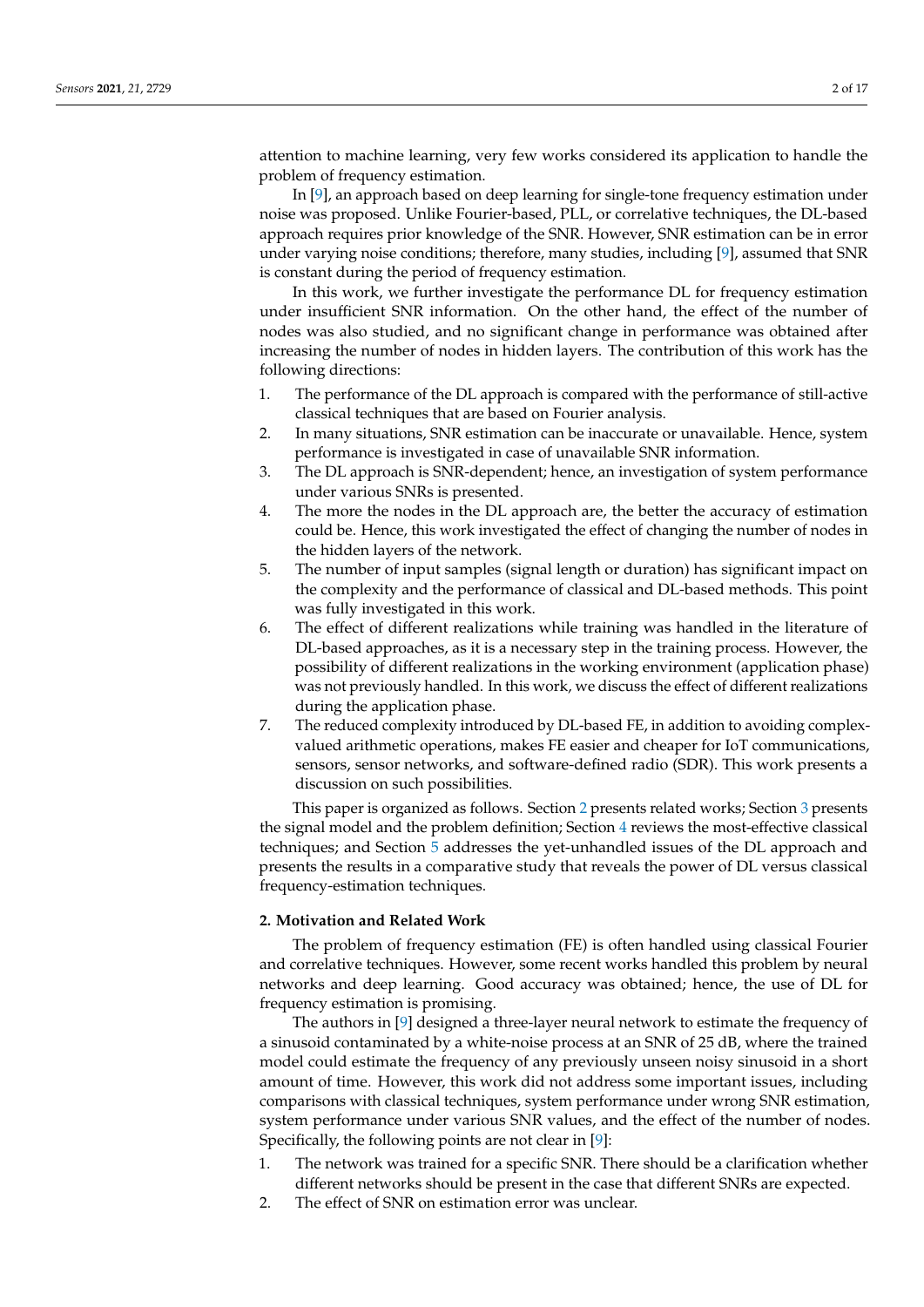- 3. The number of input nodes was chosen as  $N = 2000$ . It is not clear whether this choice of the input samples (nodes) is frequency-, duration-, or network-dependent.
- 4. The division of the frequency range was not clear. The effect of this division on estimation error should be addressed. The relation of this division to the time– frequency uncertainty principle should also be clarified.
- 5. The number of nodes in the hidden layers was 2. The effect of this number on estimation accuracy should be clarified. The possibility that this effect is SNR-dependent should be addressed.
- 6. Classical techniques for frequency estimation have been well-studied for decades. There should be a clear reasoning why one should choose DL-based estimation instead.

In [\[10\]](#page-16-8), the authors presented an approach based on deep neural networks to estimate the fundamental frequency (F0), which is an essential acoustical feature to find the audible pitch level. This problem is classically dealt with using time-domain or correlative methods; however, the authors in [\[5\]](#page-16-4) applied a different direction via deep learning where error was reduced as compared with classical techniques.

In [\[11\]](#page-16-9), the authors presented an approach for estimating the frequency of linear frequency modulation (LFM) signals, a topic that has applications in radar and communication engineering. The approach utilized a convolutional neural network (CNN), while this problem was traditionally handled using time–frequency analysis [\[12\]](#page-16-10); however, this approach requires significant computational cost as it involves two-dimensional transforms.

# <span id="page-3-0"></span>**3. Problem Statement**

The single-tone sinusoidal generic model is given by

$$
s(t) = a(t)\cos(2\pi f_0 t + \theta_0), \qquad (1)
$$

where  $a(t)$  is amplitude; normally, the maximal frequency in its spectrum is much lower than sinusoidal frequency  $f<sub>o</sub>$  (i.e., slowly varying).  $\theta<sub>o</sub>$  is the initial phase.

As a carrier for information signals in communication systems via modulation, the sinusoidal carrier normally has constant amplitude, while the receiving device can apply amplitude estimation and a constant-gain multiplier to restore the original amplitude. Therefore, here, we consider sinusoidal model

<span id="page-3-1"></span>
$$
s(t) = A \cos(2\pi f_0 t + \theta_0) \tag{2}
$$

with constant amplitude *A*.

The signal in Equation [\(2\)](#page-3-1) is transmitted as a pilot to allow for the receiver to estimate the carrier frequency. However, such a single-tone signal can undergo frequency changes due to the Doppler effect and oscillator instabilities (see [\[1\]](#page-16-0) and the references therein). Even minor change in carrier can cause demodulation problems. The performance of Orthogonal Frequency Division Multiplexing (OFDM) systems can deteriorate for improper carrier estimation [\[1\]](#page-16-0). Hence, accurate frequency estimation of the incoming carrier is very important for correct demodulation at the receiver.

However, communication channels add noise to transmitted signals, making frequency estimation a more challenging task. Therefore, the actual carrier model used in frequency estimation is as follows.

<span id="page-3-2"></span>
$$
s(t) = A \cos(2\pi f_o t + \theta_o) + \eta(t), \qquad (3)
$$

where  $\eta(t)$  represents the noise process. In most communication systems, noise is modelled as a Gaussian (normal) process with zero mean and variance that equals noise power  $\sigma^2$ and the process is normally referred to as  $\mathcal{N}(0,\sigma^2)$ .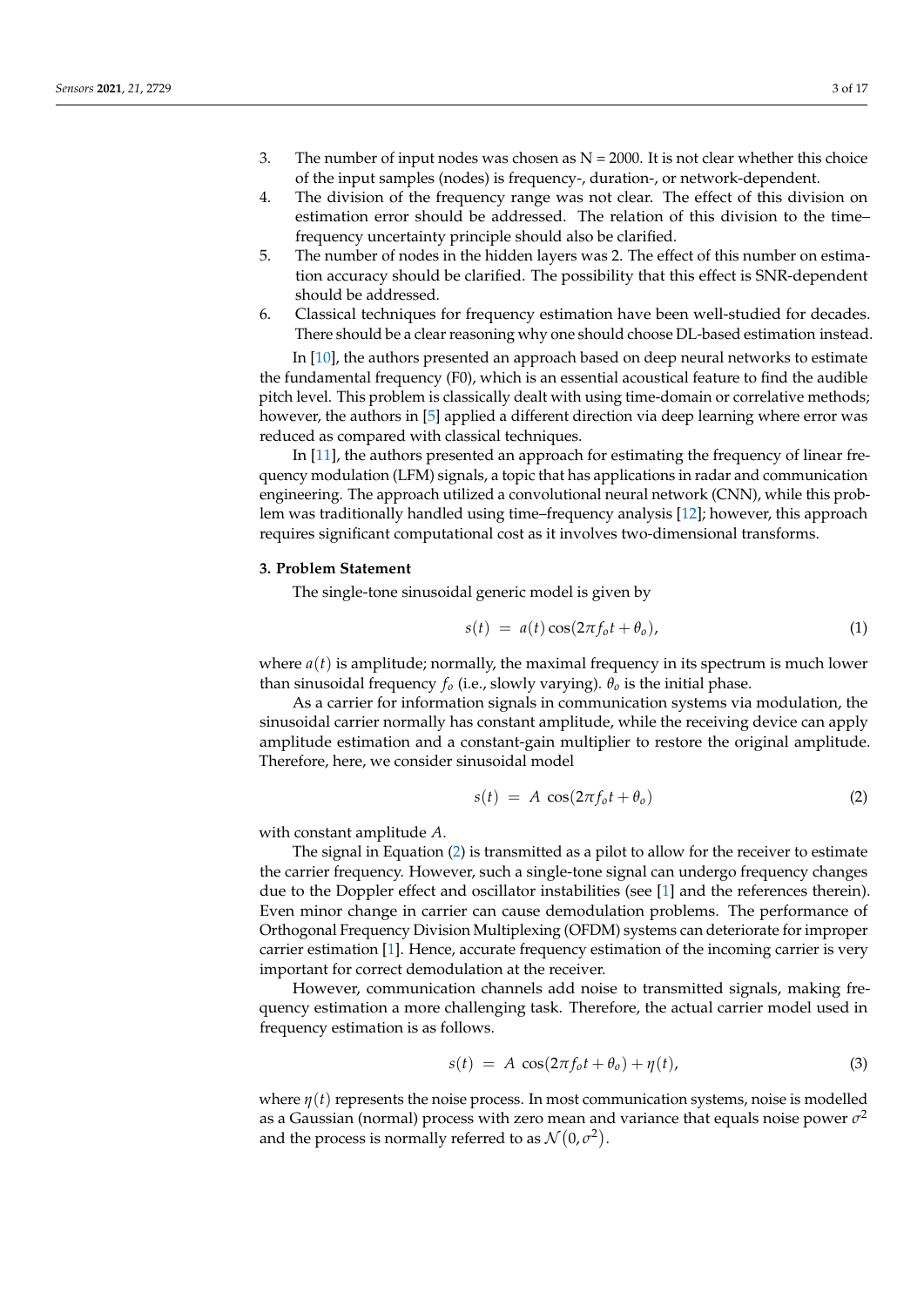Signal-to-noise ratio (SNR) is defined as follows.

$$
SNR = r = \frac{\text{signal power}}{\text{noise power}} = \frac{A^2/2}{\sigma^2}
$$
 (4)

and usually is expressed in decibels:

$$
SNR_{dB} = 10 \log_{10}(SNR) \tag{5}
$$

or simply

$$
r_{\text{dB}} = 10 \, \log_{10}(r),
$$

which is more convenient to logarithmically handle large and small values.

This work focuses on the problem of estimating frequency *f<sup>o</sup>* of the single-tone model in Equation (3) under Gaussian noise *η*(*t*). Our approach was to use a deep-learning (DL) neural network with multiple layers in this process, following recent works that confirmed the high accuracy of this approach [\[9](#page-16-7)[–11\]](#page-16-9). Despite the pioneering role of these works, they did not address many fundamental issues in DL frequency estimation. We focus on clarifying these issues, and define the research problems as follows.

- Comparing the performance of DL-based approach with classical techniques.
- Investigating system performance in case of unavailable SNR information.
- Investigating system performance under various SNRs.
- Investigating the effect of changing the number of nodes in the hidden layers of the network.
- Investigating the effect of input signal length (duration) on the performance of both classical and DL-based methods. This factor has significant impact on overall performance and complexity.
- Investigating the effect of different realizations during the application phase (not only during the training phase).
- Investigating the impact of DL-based FE on IoT, sensors, sensor networks, and software-defined radio (SDR).

In addition to the above, investigating the effect of different realizations of the input signal in the application phase of the DL approach would be handled. It is known that different realizations of any statistical experiment would result in better estimation of its random variable. This point could be treated by increasing the number of input nodes; however, this direction would complicate the network structure and limit the choice of the user who may be satisfied with a user-defined accuracy level.

The next section presents an overview of main well-known approaches in classical FE for single-tone signals.

# <span id="page-4-0"></span>**4. A Brief Overview of Classical FE for Single Tones**

Literature surveys of classical frequency-estimation methods are presented in [\[2,](#page-16-1)[13](#page-16-11)[,14\]](#page-16-12). In [\[1\]](#page-16-0), an iterative approach for single-tone frequency estimation was presented; however, despite their benefits in accuracy, such approaches can be computationally expensive or complex.

In [\[15–](#page-16-13)[17\]](#page-16-14) and the references therein, good DFT interpolators were presented; however, despite some accuracy gains, they were computationally more expensive than earlier methods in the literature were.

Reduced complexity is a property that can be very useful for some resource-limited systems such as wireless sensor networks [\[18\]](#page-16-15). The complexity–accuracy–speed trade-off is the selection criterion in this work.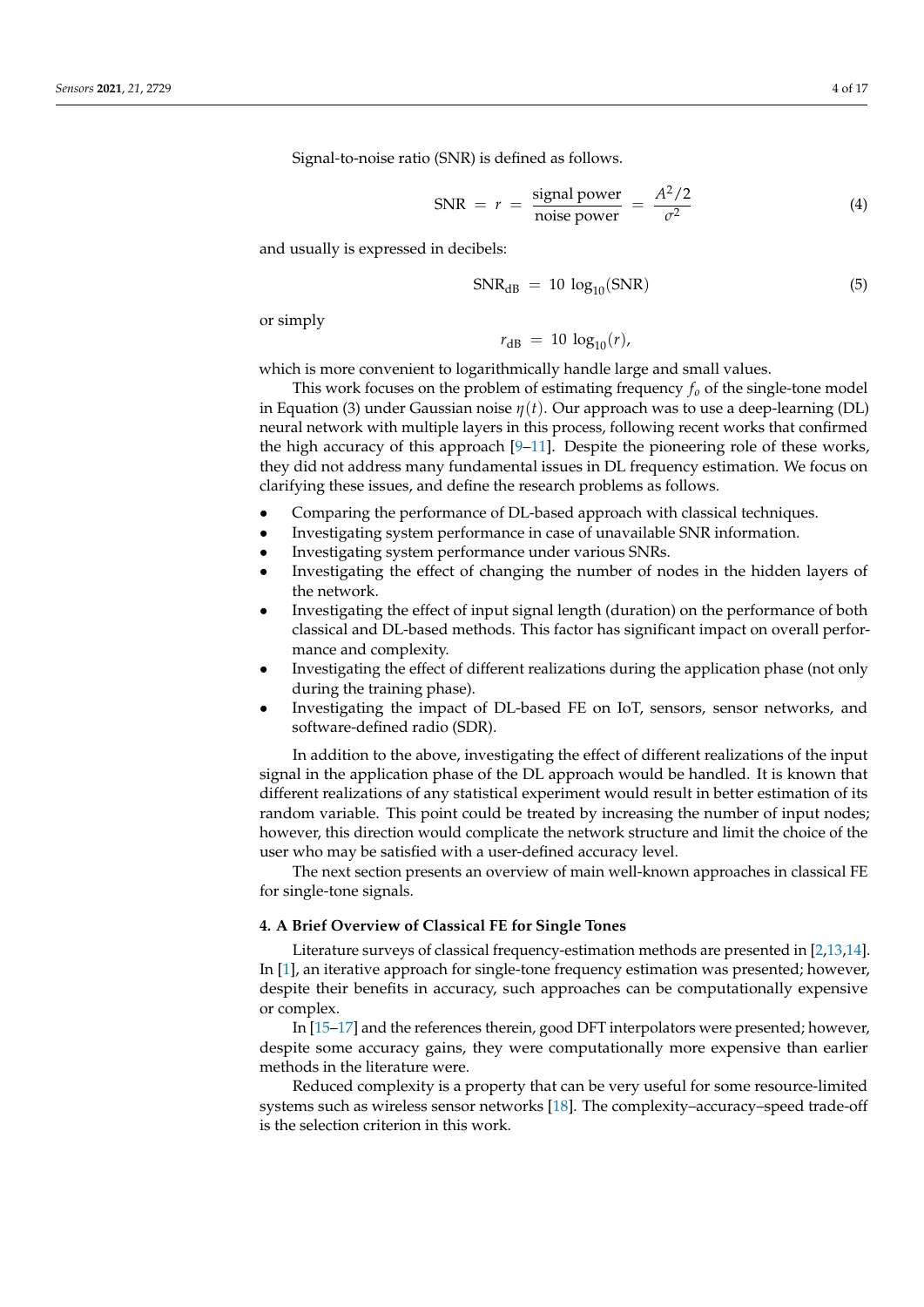Here, a brief overview of the most accurate, computationally efficient classical approaches is presented. All accurate classical FE methods are based on using the discrete Fourier transform (DFT) of the signal:

$$
S(k) = \sum_{n=0}^{N-1} s(n) e^{-j2\pi kn/N}
$$
 (6)

where *N* is the number of input samples. Various methods were designed for FE on the basis of interpolating the DFT of the sinusoid. The most accurate and computationally efficient methods under additive Gaussian noise are as follows.

# *4.1. Maximum of DFT Estimator*

This method is based on the location (index) of the maximum of the absolute of the DFT, given by

$$
I_m = \arg\left\{\max_k[|S(k)|]\right\} \tag{7}
$$

since the sinusoid gives a delta spectrum. Estimated frequency is given by

$$
F_o = \frac{I_m \cdot f_s}{N},\tag{8}
$$

where *f<sup>s</sup>* is sampling frequency.

The error of estimation at  $SNR = r$  (dB) is defined in this paper as

$$
e(r) = \frac{|F_o - f_o|}{f_o},\tag{9}
$$

and the above definition of the error was used to evaluate the performance of DL approach versus existing methods. Another performance criterion is the computational complexity of the method.

# *4.2. Quadratic Interpolator*

This approach designs a quadratic interpolation for Fourier transform (DFT) using three points near the index of the maximum of |DFT|, i.e., the following points in the DFT domain:

$$
(I_m-1, S_1 = |S_{I_m-1}|), (I_m, S_2 = |S_{I_m}|), (I_m+1, S_3 = |S_{I_m+1}|),
$$

where  $I_m$  is given in Equation (7). The estimated frequency is given by

$$
F_o = \frac{I_o \cdot f_s}{N},\tag{10}
$$

where  $I_0 = I_m + \delta$ ;  $\delta = (S_3 - S_1) / [2 * (2 * S_2 - S_1 - S_3)].$ 

# *4.3. Barycentric Estimator*

This estimator is similar to the quadratic estimator, with the estimated frequency given by

$$
F_o = \frac{I_b \cdot f_s}{N},\tag{11}
$$

where  $I_b = I_m + \alpha$ ;  $\alpha = (S_3 - S_1) / [S_1 + S_2 + S_3]$ .

During this work, the barycentric estimator gave the best results in terms of error among the selected classical techniques.

The next section presents the structure and training details of the deep-learning network that was adopted for the FE of single-tone signals.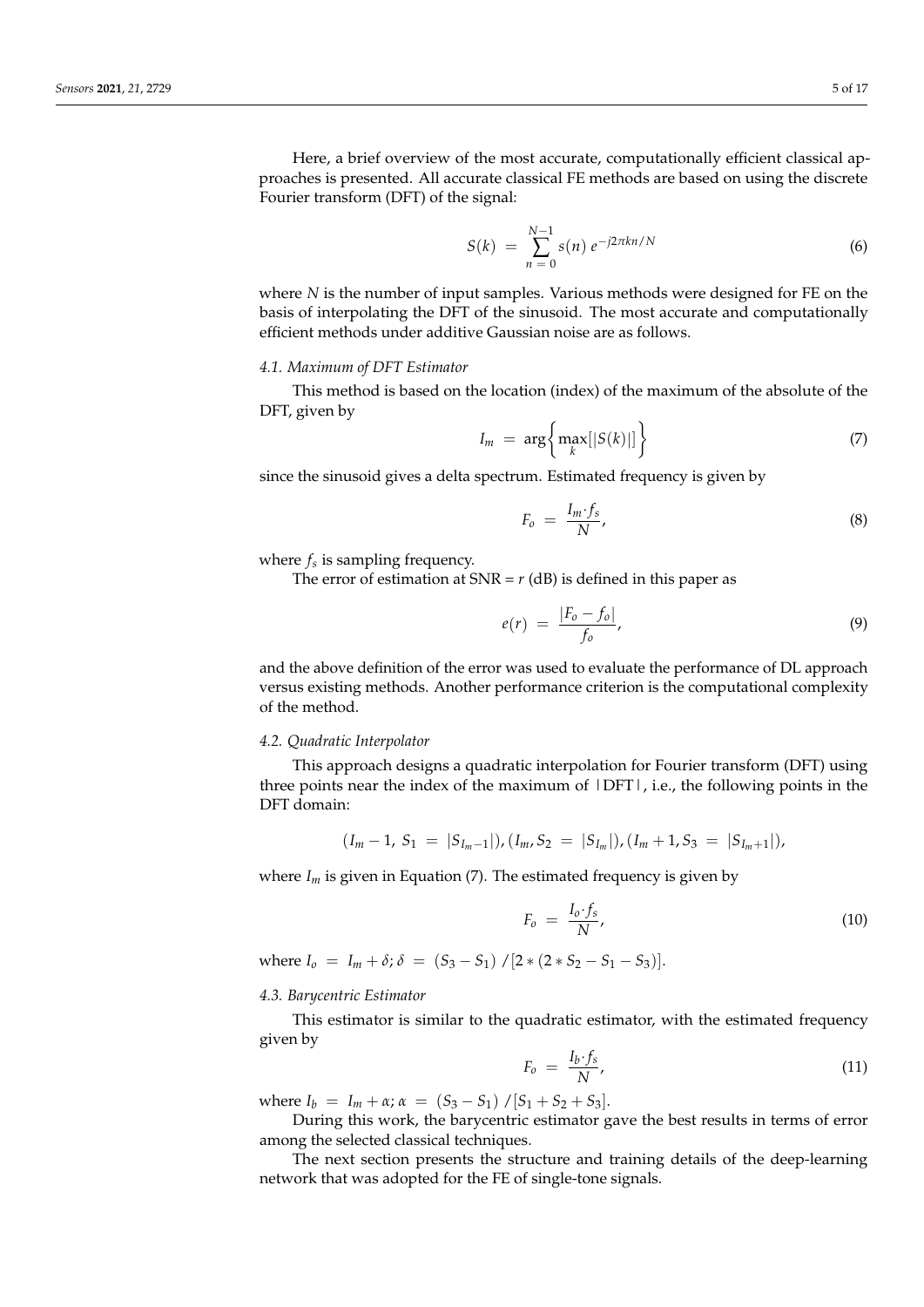# <span id="page-6-0"></span>**5. Deep Learning for Single-Tone FE: Network Structure and Training**

In this section, the structure of the DL approach for the frequency estimation of single tones is analyzed and justified. In the DL-based approach, complexity only exists during the training phase and not in the actual network structure. The significant reduction in complexity can make the DL approach for FE suitable for IoT communications involving wireless sensor networks (WSNs).

# *5.1. DL Network Structure*

A deep neural network with two hidden layers is shown in Figure [1,](#page-6-1) where arrows *5.1. DL Network Structure*  represent the multiplication of relevant items by specific weights and adding biases, using the MATLAB tansig (or tanh) function as the pointwise activation function in hidden layers the MATLAB tansig (or tanh) function as the pointwise activation function in hidden layers as follows. represent the multiplication of relevant items by specification of relevant in the multiplication in the multiplication of the multiplication of the multiplication of the multiplication of the multiplication of the multipl  $\frac{1}{\sqrt{2}}$  tansiem  $\frac{1}{\sqrt{2}}$  function  $\frac{1}{\sqrt{2}}$  and  $\frac{1}{\sqrt{2}}$  function in higher lay-

$$
\Phi\{Z_{\mathfrak{N}\times 1}\} = \Phi\{[z_i|i=1:\mathfrak{N}]\} = [\phi(z_i)]_{\mathfrak{N}\times 1} = \left[\frac{2}{1+e^{-2z_i}}-1\right]_{\mathfrak{N}\times 1}
$$
(12)

where  $\mathfrak N$  is the number of layer output nodes.

<span id="page-6-1"></span>

**Figure 1.** Structure of two-layer network for deep-learning (DL)-based frequency estimation (FE). **Figure 1.** Structure of two-layer network for deep-learning (DL)-based frequency estimation (FE).

nitude and normalizing them in the [−1, 1] range. Both positive and negative values are needed for the proper adjustment of the network, unlike the case in the output layer, where Tanh activation for hidden layers is used to prevent results from expanding in mag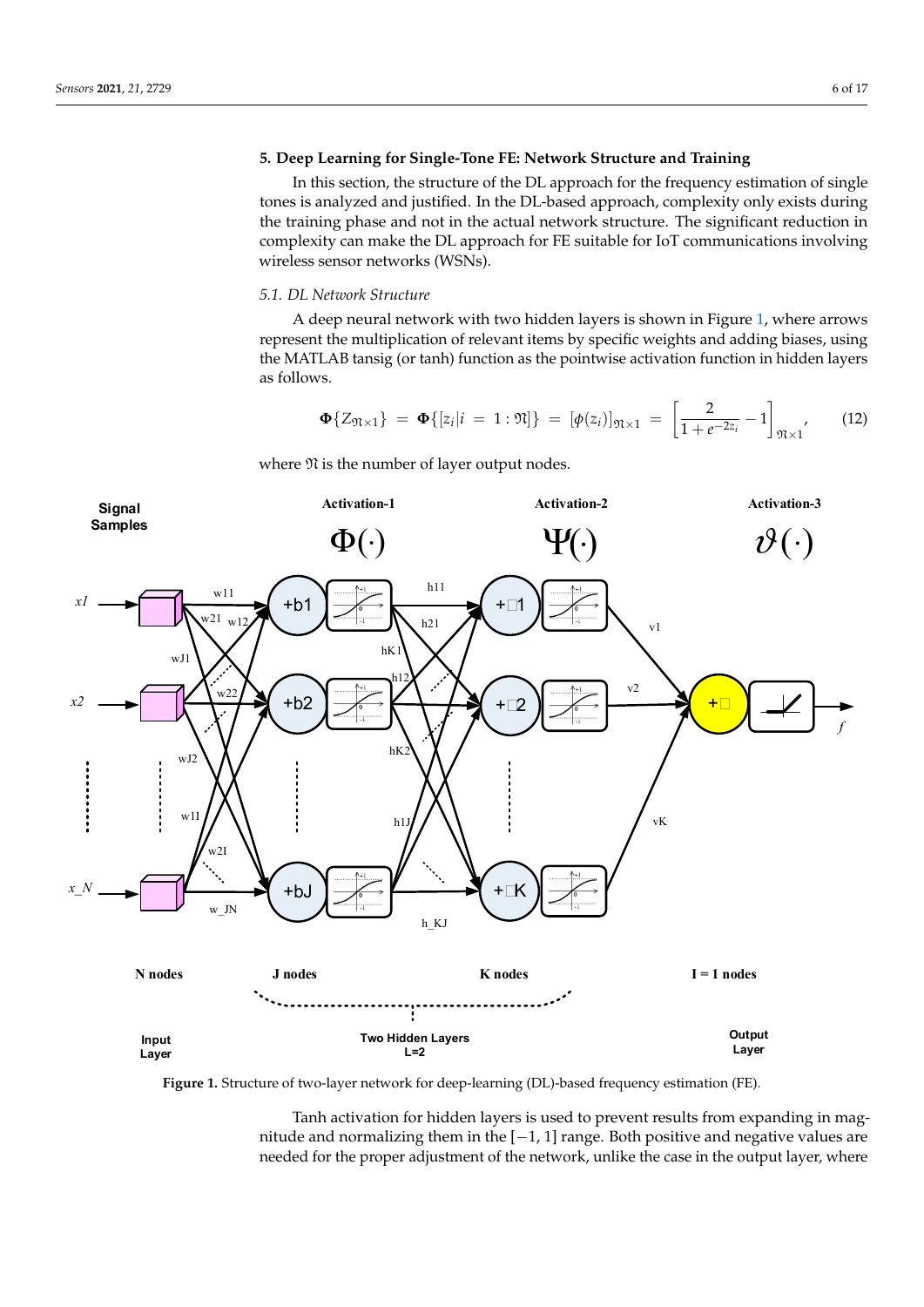a single output (a decision) is obtained using the positive linear activation function (ReLU) to give a proportional value to the input frequency as follows.

$$
\vartheta(x) = \max(0, x) = \left\{ \begin{array}{ll} x & ; & x \ge 0 \\ 0 & ; & x < 0 \end{array} \right\},\tag{13}
$$

where ReLU is used because the actual value of the frequency is needed, knowing that the frequency is always positive.

The operation of the 2-layer network in Figure [1](#page-6-1) can be expressed as follows.

$$
f = \vartheta \big[ V_{1 \times K} \cdot \mathbf{\Psi} \big\{ H_{K \times J} \cdot \mathbf{\Phi} \big( W_{J \times N} \cdot X_{N \times 1} + \mathbf{b}_{J \times 1} \big) + \beta_{K \times 1} \big\} + \big[ \t{1 \times 1} \big], \tag{14}
$$

where *X* is the input vector; *W*, *H*, and *V* are the weight matrices of the first hidden, second hidden, and output layers, respectively; *N*, *J*, *K*, are the numbers of nodes of the input, first hidden, and second hidden and layers, respectively; and **b**,  $\beta$ , and  $\alpha$  are the biases of the first hidden, second hidden, and output layers, respectively. The number of nodes in the output layer is  $I = 1$  as a scalar is needed to estimate the input frequency. Bold type was used for matrices and vector functions, and plain-text symbols for scalar functions and variables.

The activation functions handle the relevant vectors pointwise as shown in Figure [1,](#page-6-1) while output variable *f* is a scalar that represents the input frequency.

The minimal number of hidden layers *L* for the successful extraction of input features is *L* = 2. A larger *L* may slightly improve performance, but it increases complexity.

### *5.2. Training Data*

Training data were samples that were simulated using the model in Equation [\(3\)](#page-3-2) on MATLAB (under Academic License 40635944). The number and magnitude of these samples are dependent on signal duration *T*, sampling frequency *f<sup>s</sup>* , and the signal-to-noise ratio (SNR).

Data samples for each *T* and SNR were divided into three groups: 70% for training, 15% for testing, and 15% for validation.

The training function of the DL network was chosen to be the MATLAB trainscg function, which updates weight and bias values according to the scaled conjugate gradient method, with learning rate of  $L_r = 0.1$  and number of epochs  $p = 100$ .

As changes in carrier frequency are expected to be relatively small (mostly due to the Doppler effect [\[19\]](#page-16-16)), a small low-frequency Hz range [\[20](#page-16-17)[–22\]](#page-16-18) was considered in this experiment, with a sampling frequency of  $T_s = 0.01$  Hz. This makes normalized frequency *f* / *f<sup>s</sup>* be in the range of [0.23, 0.25]. This 9is the normalized frequency that is considered while handling a frequency-estimation problem [\[20\]](#page-16-17). On the other hand, small ranges of small frequencies are expected in power systems (e.g., 50 Hz) and biosystems (for example, electroencephalograms (EEG), in the range of 0–40 Hz) [\[21](#page-16-19)[,22\]](#page-16-18).

Higher ranges are possible but require more training samples *N* and thereby more complex networks; for example, handling a maximal frequency of 100kHz may require  $N = 2000$  input nodes [\[9\]](#page-16-7).

The necessary number of input samples that affects DL performance is related to number  $\gamma$  of complete periods (cycles) of the input sinusoid that are included in the training process, which can be expressed as

$$
\gamma = \frac{T}{T_o} = \frac{T/T_s}{T_o/T_s} = \frac{N}{\nu_o},\tag{15}
$$

where *ν<sup>o</sup>* is the number of samples in one cycle of the input signal with frequency *f<sup>o</sup>* and period *To*, given by

$$
v_o = \frac{T_o}{T_s} = \frac{f_s}{f_o} \,,\tag{16}
$$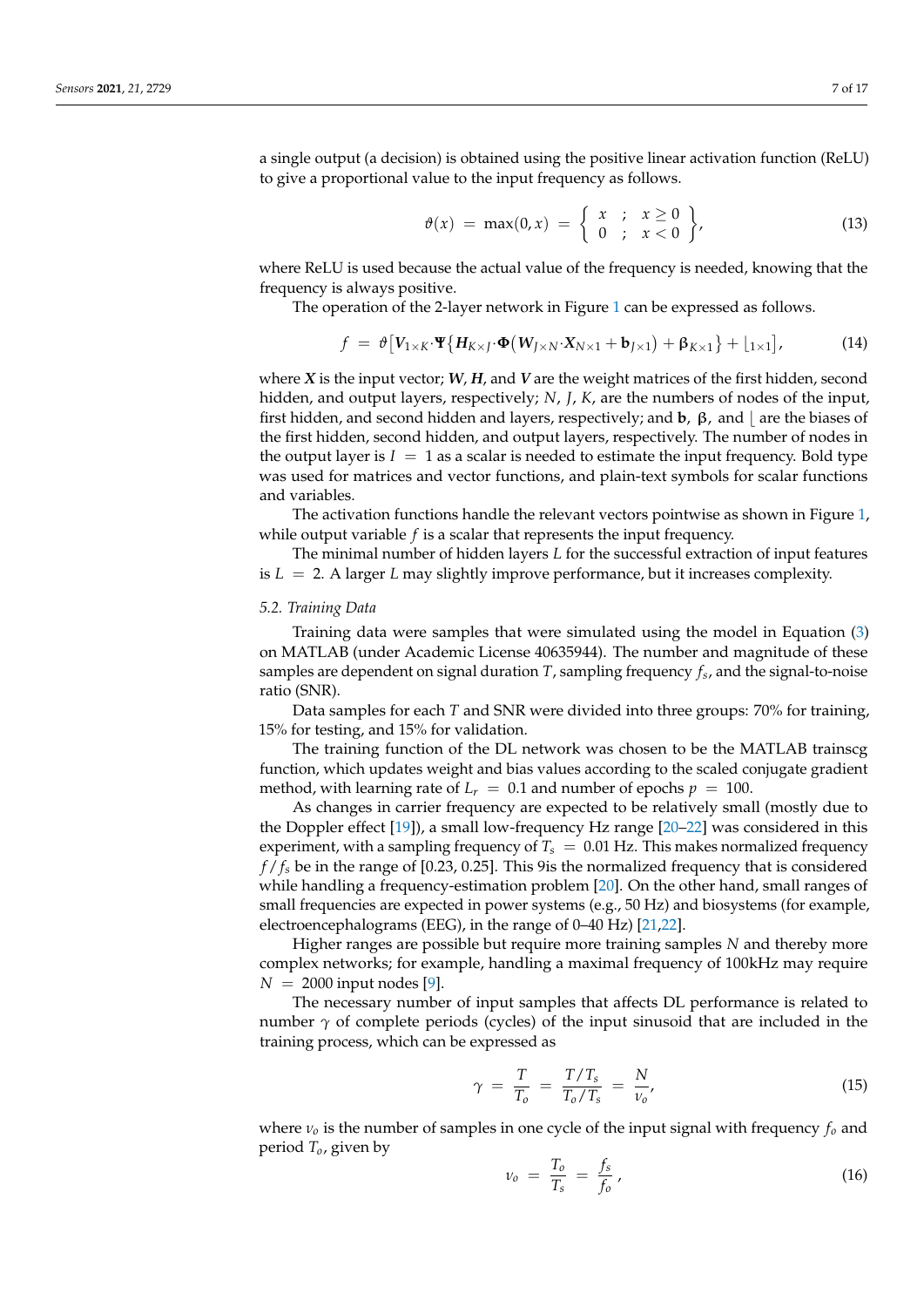from which the number of cycles used in [\[9\]](#page-16-7), which used  $T_s = 1 \mu s$  (hence,  $f_s = 1 \times 10^6$  Hz) and a maximal input frequency of  $f<sub>o</sub> = 1 \times 10^5$  Hz, can be calculated as

$$
\gamma = \frac{N}{v_o} = N \frac{f_o}{f_s} = 2000 \frac{1 \times 10^5}{1 \times 10^6} = 200.
$$

In this work, the number of input cycles used to train the DL reached the limit of

$$
\gamma \ = \ N \frac{f_0}{f_s} \ = \ 11 \frac{25}{100} \ = \ 2.75,
$$

giving reasonable results with almost 3 input cycles, as shown in Section [6.](#page-10-0)

Hence, the use of  $N = 2000$  in [\[9\]](#page-16-7) is an overestimation of the number of input samples that are necessary to train the DL network. While this overestimation may give the advantage of minor improvement in error performance, it is at the expense of increasing network complexity, which may not be attractive for resource-limited systems such as sensors in a wireless sensor network (WSN).

Generally, the choice of the proper number of input samples should be based on the value of  $\gamma$ , and this process represents a trade-off between complexity and accuracy.

The selected frequency range was divided with a frequency step of  $df = \delta / \mu$ , with  $\delta = 25 - 23 = 2$  and  $\mu = 40$  in the simulations.

Of course, more accuracy can be obtained with a larger  $\mu$ , but this can be at the expense of more nodes in the network.

This frequency step is time-independent; hence, it is a design problem, unlike frequency step ∆*f* = 1/*T* in DFT-based techniques, which is time-dependent and follows the Heisenberg uncertainty principle in the time–frequency domain [\[23\]](#page-16-20).

For each incremental frequency  ${f_i = 23 + i \cdot df | i = 0 : \mu}$  in the selected frequency range, a number of realizations  $R = 100$  is generated, so that the training vector is

$$
X_{t} = [S_{0} S_{2} \cdots S_{\mu}]_{N \times (\mu+1)R}; S_{i} = [s_{i1} s_{i2} \cdots s_{iR}]_{N \times R}
$$
 (17)

with labels

$$
L_t = [L_0 L_2 \cdots L_{\mu}]_{1 \times (\mu+1)R}; L_i = i * [1 1 \cdots 1]_{1 \times R'} \tag{18}
$$

where  $s_{ik}$  is the  $N \times 1$  column that represents the *k*th realization of Equation [\(3\)](#page-3-2) with a frequency  $f_i$  under the same SNR. Hence, there is a total of  $\mu + 1$  classes. A larger number of realizations *R* during the training phase implies better training.

#### *5.3. Training Function: Scaled Conjugate Gradient Backpropagation*

The training function is the most important part of network design as it is responsible for finding the proper weight and bias values. Several training functions were tried for the FE problem in this work, but most either failed or gave a large error (insufficient performance). The best function for FE problems is the scaled conjugate gradient (SCG) backpropagation algorithm [\[24,](#page-16-21)[25\]](#page-17-0).

SCG's superior performance is because it user-independently updates its parameters at each iteration [\[24\]](#page-16-21). In addition, SCG uses multiple adaptivity where the step size and search direction are updated as shown in Equations (29) and (30). Several applications confirmed this (see, for example, [\[26\]](#page-17-1)).

The SCG optimization function combines the Levenberg–Marquardt (LM) algorithm (which is, in turn, a combination of gradient descent and the classical Gauss–Newton algorithm) with the conjugate-gradient approach [\[24\]](#page-16-21). The training process utilizes iterative algorithms to update the weights and biases of the network based on multivariate error function

$$
e(v) = \frac{1}{2} \sum_{k=1}^{R} e_k^2 = \frac{1}{2} \sum_{k=1}^{R} (f_k - f_o)^2,
$$
 (19)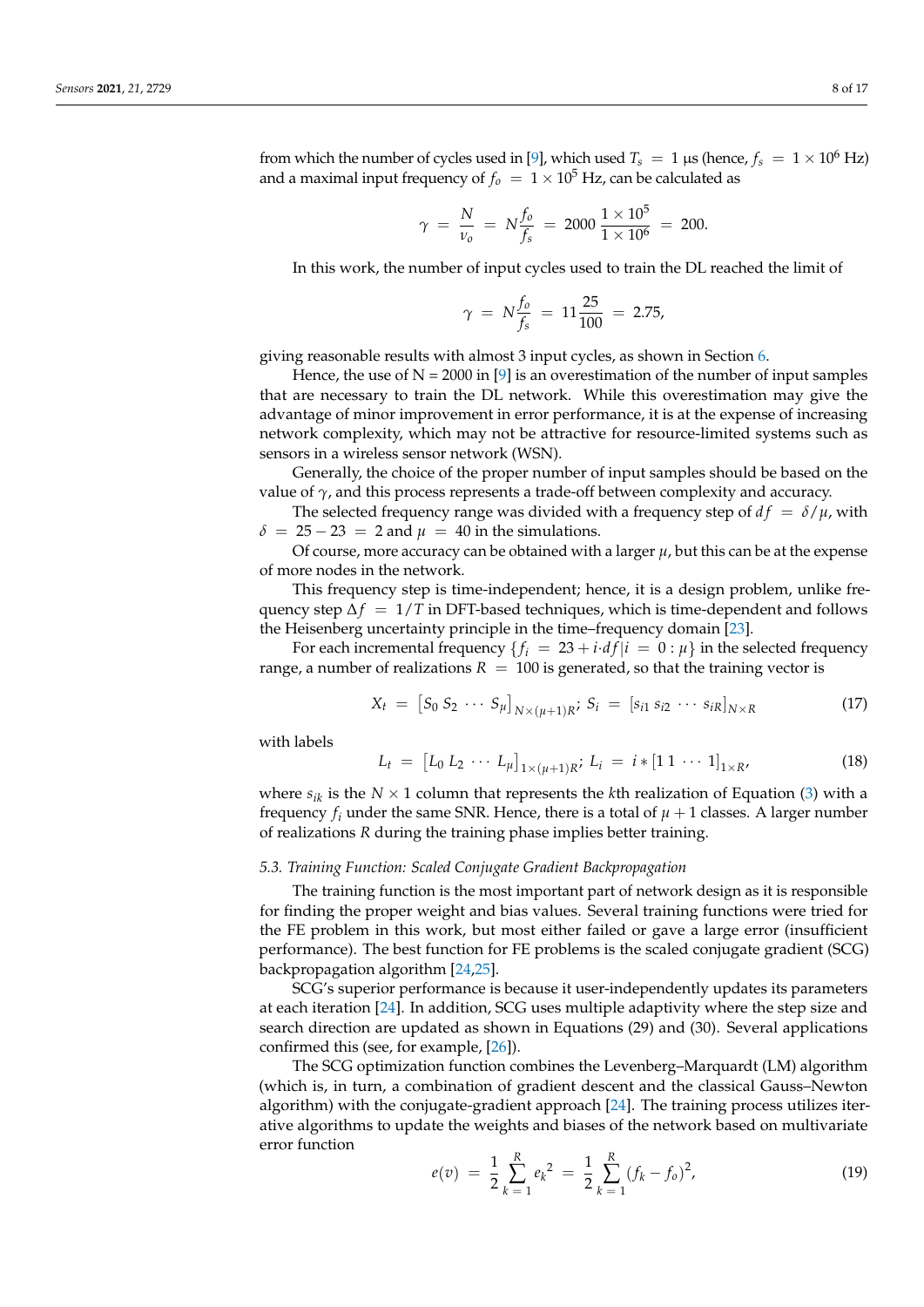where *f<sup>k</sup>* is the output of the network at the *k*th realization. All training algorithms minimize this global error by the optimal adjustment of multivariate

$$
v = [w b]_{1 \times \zeta'}, \tag{20}
$$

which includes weights (*w*) and biases (*b*) with *ξ*/2 = number of nodes. The update rule of the LM algorithm is given at the *i*th iteration (epoch) by

$$
v_{i+1} = v_i - \left[\nabla^2 e(v_i) + L_r \mathbb{I}\right]^{-1} \nabla e(v_i), \tag{21}
$$

where ∇*e* is the gradient operator, damping parameter *L<sup>r</sup>* controls the update process (the learning rate), and  $\mathbb I$  is the identity matrix. The Hessian matrix is approximated by

$$
\nabla^2 e(v_i) \approx \mathbb{J}^T \mathbb{J},\tag{22}
$$

while the gradient can be written as

$$
g_i = \nabla e(v_i) = \mathbb{J}^T e(v_i), \qquad (23)
$$

where

$$
\mathbb{J} = \left[\frac{\partial e_k}{\partial v_j}\right]_{R \times \xi} \tag{24}
$$

is the Jacobian matrix. Hence, LM weight-bias update can be written as follows.

$$
v_{i+1} = v_i - \left[\mathbb{J}^T \mathbb{J} + L_r \mathbb{I}\right]^{-1} \mathbb{J}^T e(v_i).
$$
 (25)

The optimal solution is *v*, which makes  $g = \nabla e(v) = 0$ , and  $v_o$  is random.

Learning rate *L<sup>r</sup>* balances the performance between Newton's method (when it is zero) and the gradient descent (when it is large).

In the first iteration (epoch) of the SCG, *v<sup>o</sup>* is chosen at random. Then, LM is used to find the steepest descent, which is the negative of LM gradient

$$
p_o = -g_o. \tag{26}
$$

Then, optimal step  $\alpha_k$  [\[26\]](#page-17-1) is computed as follows.

<span id="page-9-0"></span>
$$
\alpha_k = -\frac{\nu_k^T \rho_k}{\nu_k^T G_k},\tag{27}
$$

$$
G_k = \lim_{\epsilon \to 0} \frac{g_k(v_k + \epsilon \cdot v) - g_k(v_k - \epsilon \cdot v)}{2\epsilon},
$$
\n(28)

with  $v =$  arbitrary  $\zeta$ -dimensional vector and  $\epsilon =$  a small positive number. The two gradients  $g_k(v_k + \epsilon \cdot v)$  and  $g_k(v_k - \epsilon \cdot v)$  are evaluated by LM. The new weight-bias vector is given by

$$
\nu_{k+1} = \nu_k + \alpha_k \rho_k. \tag{29}
$$

Then, gradient  $g_{k+1}$  is evaluated by LM at  $v_{k+1}.$ 

Now, a new search direction is conjugate to the previous one using the following relation.

$$
p_{k+1} = -g_{k+1} + \beta_k p_k, \tag{30}
$$

where parameter *β<sup>k</sup>* is given by

$$
\beta_k = \frac{g_{k+1}^T g_{k+1}}{g_k^T g_k},\tag{31}
$$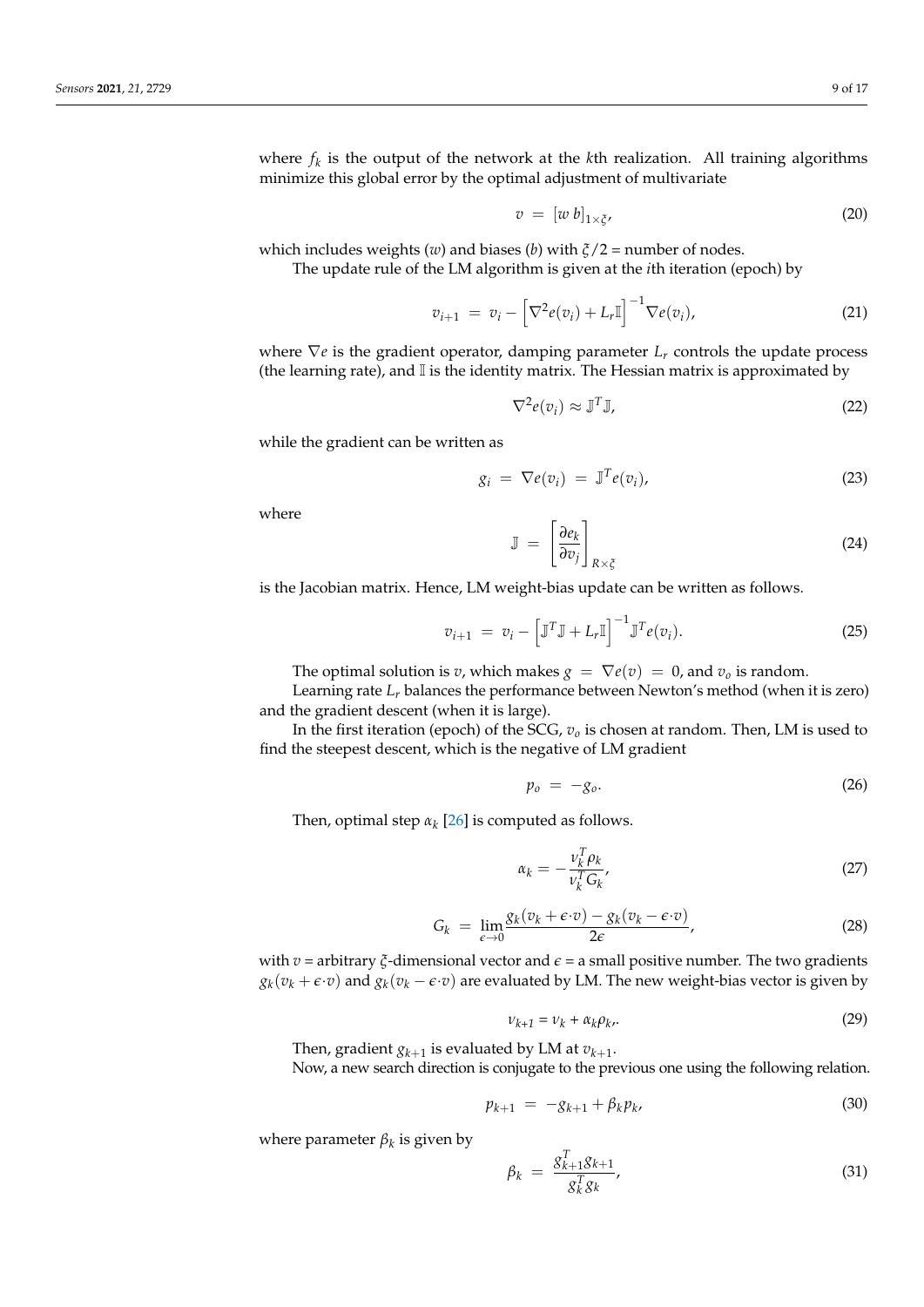which is known as the Fletcher–Reeves formula [\[27\]](#page-17-2). Then, the update continues by going back to Equation [\(27\)](#page-9-0) to find new step *αk*+<sup>1</sup> .

### <span id="page-10-0"></span>**6. Results: Deep Learning vs. Classical Single-Tone FE**

In this section, we analyze the performance of the DL approach for the frequency estimation of single tones in comparison with computationally efficient classical techniques.

For each SNR, a different network is trained to recognize frequencies in the specified frequency range. As the SNR may change in communication systems, this result may imply that a complicated set of DL-based estimators is necessary for proper functioning, and this complexity is not necessary.

The number of signal samples *N* used in the design of the estimation system has significant impact on FE performance in both DFT- and DL-based techniques. Therefore, a larger signal duration *T* (allowed for by the estimation system design) gives a larger  $N = T/T_s$ , and thereby better estimation.

Even better results can be obtained via more realizations. During the training phase, a larger number of realizations r implies better training. In the testing phase (actual working environment), obtaining a number *ρ* of different realizations is possible via dividing the input samples into sets of specific length that equal signal length *N*, which was selected during training (i.e., the number of input nodes to the trained DL network). Hence, for better frequency estimation, the transmitter should initially send the carrier single tone for sufficient sending duration *P* that includes a multiple *ρ* of training duration *T* (of which the sample length is  $N = T/T_s$ , i.e.,  $P = \rho T$  or  $\rho N = P/T_s$ . The final frequency estimate is the average of estimates over *ρ* realizations.

# **6.1. Performance under Different Input Lengths**

First, we compared the performance of the DL-based FE with the selected classical DFT-based techniques for different values of the training input size (N). Figure [2](#page-10-1) shows the performance of DL method with  $J = K = 5$  versus selected classical techniques. The sinusoidal frequency was selected to be  $f_o = 24.41$  Hz. For a small N, the classical DFT-based approach failed to correctly estimate the input frequency.

<span id="page-10-1"></span>

**Figure 2.** Performance of FE methods for different input lengths. Bold curves are for larger duration  $T = 2$  s,  $N = 201$ input samples; plain curves are for smaller duration  $T = 0.1$  s,  $N = 11$ .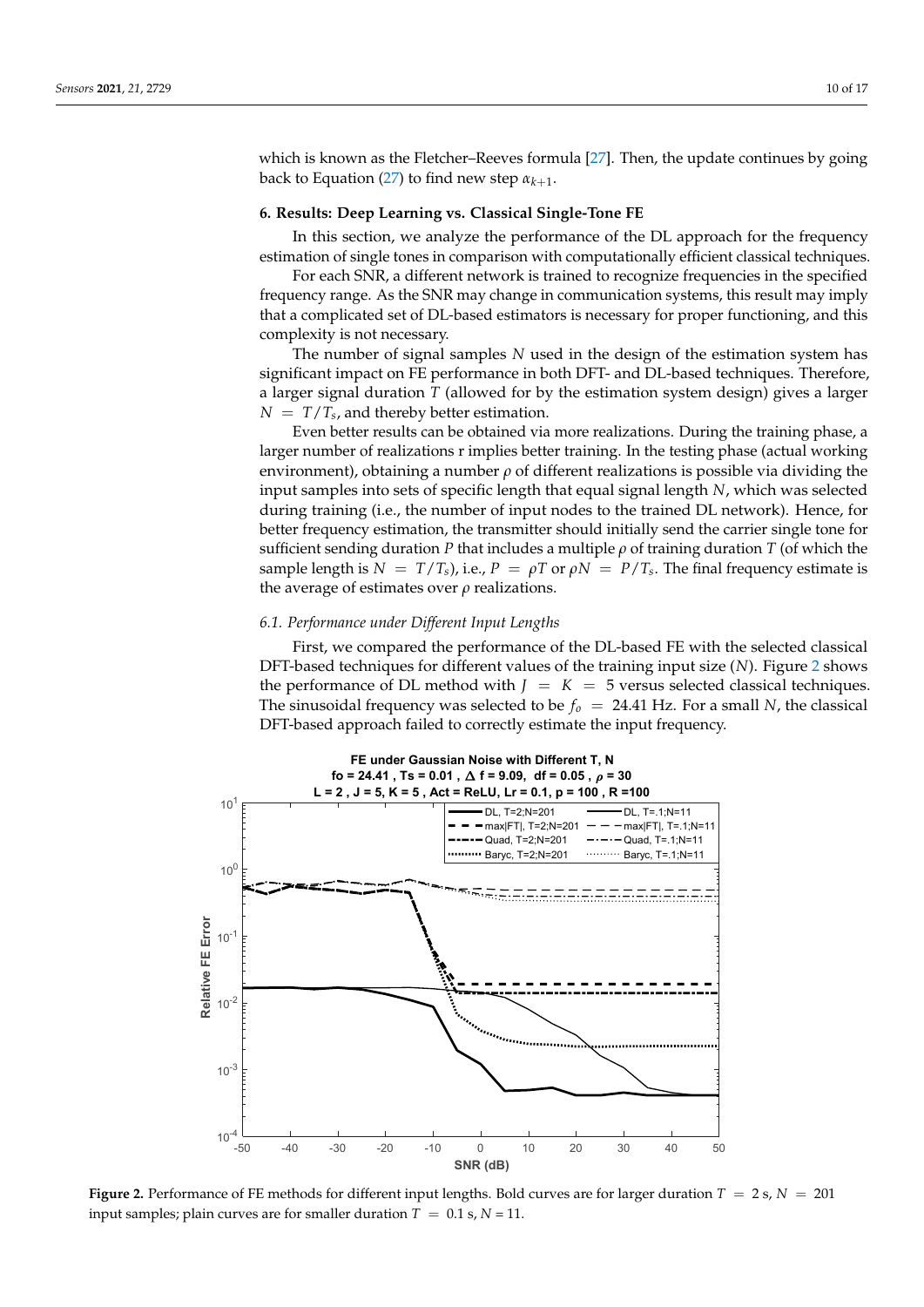The number of realizations during the training phase was selected to be  $R = 100$ . Considering different realizations in the training phase improves the network design, so that it would be ready to handle different situations in the application phase. During the application (working) phase, the number of realizations was selected to be  $\rho = 30$ . These working realizations improve estimation performance. In this paper, network performance was considered for  $\rho = 30$ . This choice of  $\rho$  is user-dependent and has no effect on network complexity.

Figure [3](#page-11-0) shows the performance of the DL-based approach versus the best of the selected DFT-based approaches, the barycentric approach, for different input lengths, while Figure [4](#page-12-0) shows the performance of the DL-based approach versus the barycentric approach with fewer nodes in the network, such that  $J = K = 3$ .

<span id="page-11-0"></span>

**Figure 3. Decision 3. All versus discrete Fourier discrete Fourier transformation** different input lengths with  $\sigma$  = 5. Note of  $\sigma$  = 5. Note of  $\sigma$  = 5. Note of  $\sigma$  = 5. Note of  $\sigma$  = 5. Note of  $\sigma$  = 5. Note of that DFT-based FE failed when  $N = 11$ , while DL-based FE gave reasonable results even at low signal-to-noise ratio (SNR). **Figure 3.** DL vs. barycentric discrete Fourier transform (DFT)-based FE for different input lengths with *J* = *K* = 5. Note

No significant difference was seen in error performance, as shown in Figure [4](#page-12-0) (for  $J = K = 3$  $J = K = 3$ , when compared with the error performance shown in Figure 3 (for  $J = K = 5$ ). Despite the reduction in the number of nodes in both hidden layers of the network from 5 to 3, the error curves had almost the same trajectories versus SNR.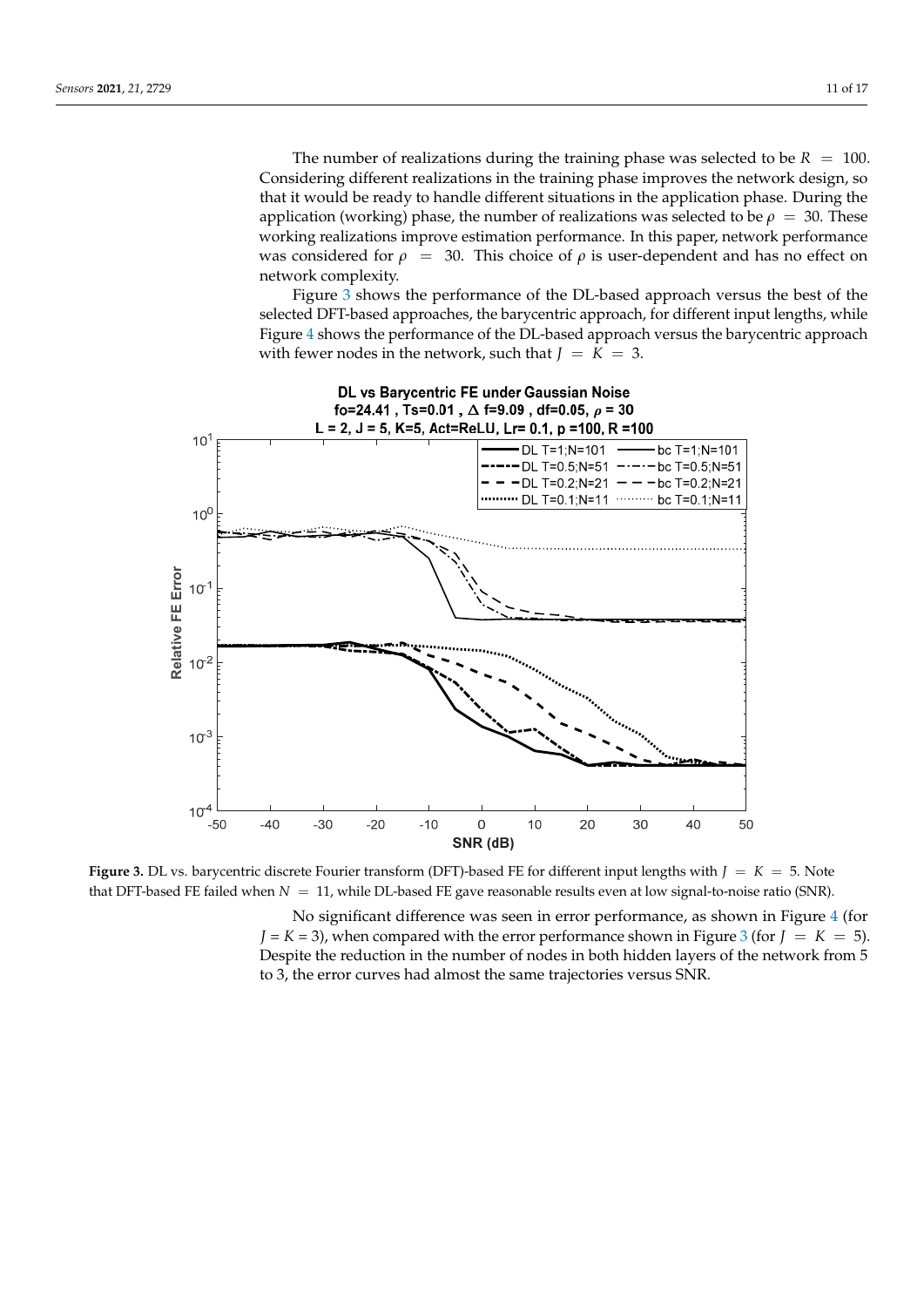<span id="page-12-0"></span>

**Figure 4.** DL vs. barycentric DFT-based FE for different input lengths with *J* = *K* = 3. Bold curves used for DL.

# *6.2. Performance under Insufficient SNR Information*

SNR estimation is necessary for many purposes in communication systems, and it is needed for DL frequency estimation, as training is performed under a specific SNR. However, in some systems (e.g., some sensor networks), limited computational capabilities may not allow for SNR estimation except probably for a rough estimate. Knowing the exact value of SNR did not cause the performance of DL estimation to deteriorate, where only minor changes in the performance were noticed, as shown in Figure [5.](#page-12-1) Hence, the same *Sensors* **2021**, *21*, x FOR PEER REVIEW 13 of 17 network could be used for FE under different SNRs.

<span id="page-12-1"></span>

**Figure 5.** DL-based FE under bias from training SNR with  $J = K = 5$ .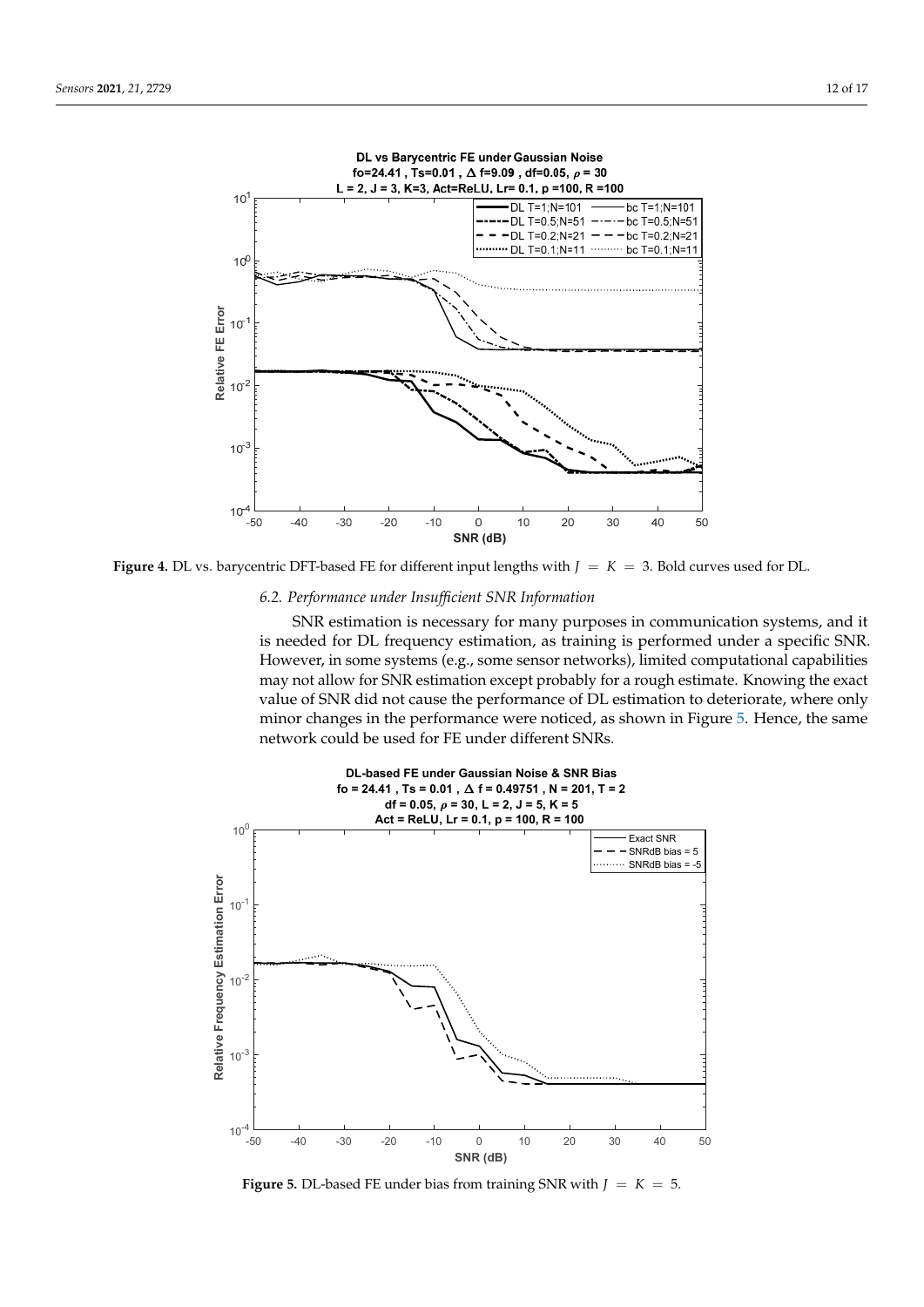Relative deviation *ν* of DL performance for FE, averaged over *M* values of SNR, is defined as

$$
\nu = \frac{1}{M} \sum_{k=1}^{M} \frac{e_b(k)}{e_o(k)},
$$
\n(32)

where  $e_o(k)$  and  $e_b(k)$  are the average errors at the *k*th SNR value (dB) under normal operation (correct SNR information) and biased SNR, respectively. Figure [6](#page-13-0) shows relative deviation when  $J = K = 5$ . Nonsymmetric deviation was expected for positive and negative bias due to the nonsymmetry of the FE error performance curves (see Figures [2](#page-10-1)[–4\)](#page-12-0).

<span id="page-13-0"></span>

**Performance of DL-based FE under Gaussian Noise & SNR Bias**

**Figure 6.** Average performance deviation of DL-based FE versus SNR bias. **Figure 6.** Average performance deviation of DL-based FE versus SNR bias.

*6.3. Effect of Increasing Nodes at Hidden Layers*

Generally, no significant performance difference was found when increasing the number of nodes in the hidden layers, as shown in Figure [7,](#page-14-0) where the performance comparison versus the barycentric method is presented using DLs with  $J = K = 5$  and  $J = K = 3$ .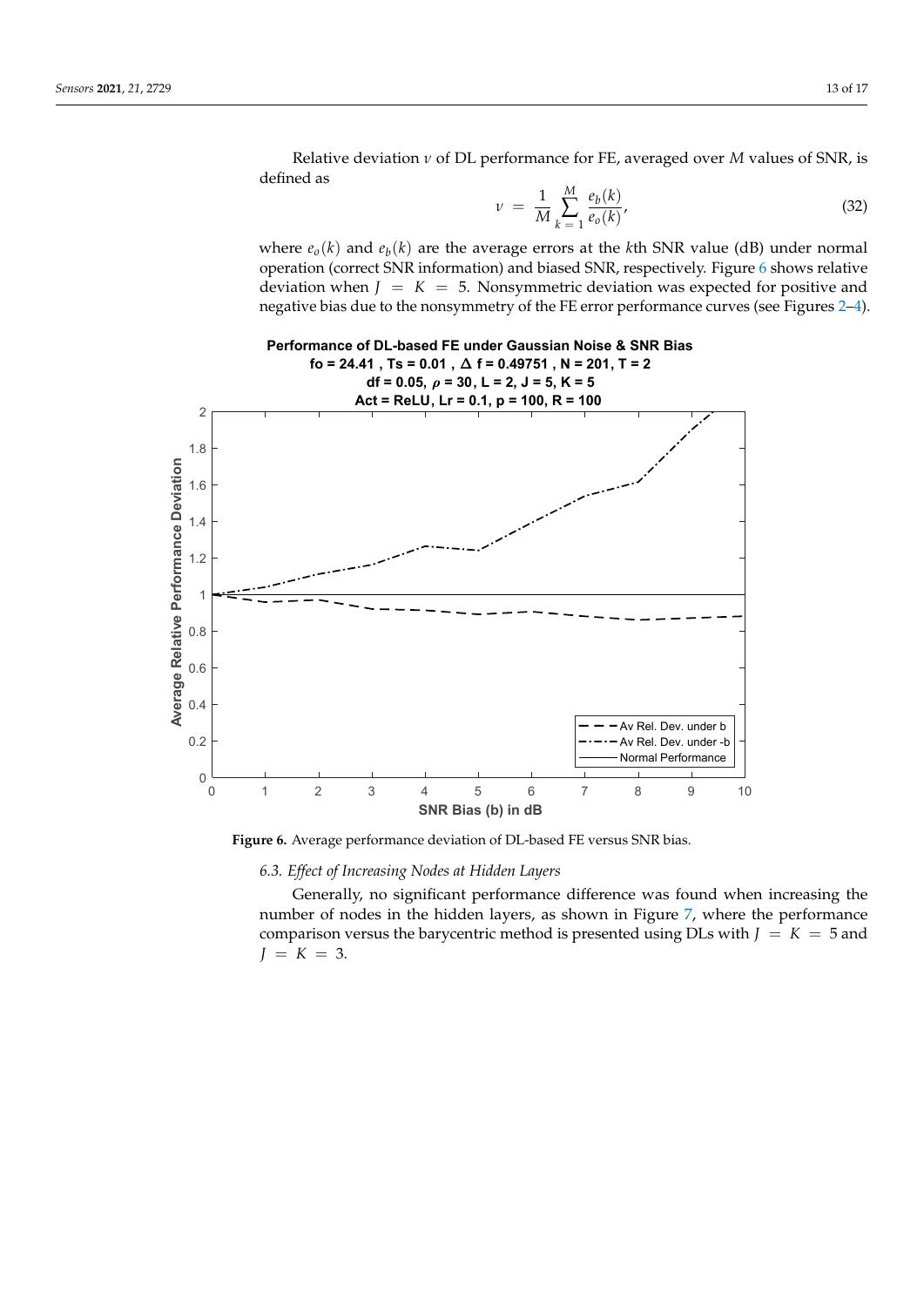<span id="page-14-0"></span>

 $\frac{1}{2}$  **Performance of DL-based FE under different sizes of**  $\frac{1}{2}$  **by**  $\frac{1}{2}$  **by**  $\frac{1}{2}$ between networks with sizes  $J = K = 5$  and  $J = K = 3$ . **Figure 7.** Performance of DL-based FE under different sizes of hidden layers. No significant difference in DL performance

#### *6.4. Impact on IoT, Sensors, and SDR*

Reduced complexity can lead to the efficient implementation of FE, since DL does not need general-purpose digital multipliers if implemented as a multibit system, where trained weights can be implemented using look-up tables.

On the other hand, cheap and hardware-efficient implementation using short word length (SWL) is possible due to reduced complexity, where complicated digital multipliers are replaced by simple multiplexers.

Another hardware gain is because DFT techniques require the use of a complex-valued arithmetic, while DL systems use only a real-valued arithmetic. The implementation of a large DFT is a very complicated task for both hardware and software designs despite the significant efficiency provided via the latest versions of the fast Fourier transform (FFT) algorithm, which reduces the number of (complex) multiplications from  $\mathcal{O}{N^2}$  to  $\mathcal{O}\{\text{N}\log_2(N)\}\$  [\[28\]](#page-17-3).

From this work and  $[9-11]$  $[9-11]$ , it can be inferred that *N* is proportional to input frequency *f<sub>o</sub>*; hence, for high frequencies, size *N* can be large if DL is used, and much larger for classical FE if the same accuracy as that of DL is required, calling for very complicated DFT implementation in the complex-valued domain.

FFT implementation via parallel-computing algorithms can alleviate the time cost [\[20\]](#page-16-17); however, this approach is very expensive, power-consuming, and hardware-costly, which may not be suitable for many systems, especially in emerging IoT sensor applications.

Large-scale sensor applications require tiny, low-power, low-cost implementation, such as sensors used for healthcare monitoring, the early detection and monitoring of forest fires, natural-disaster detection, and large-scale surveillance for security applications.

Complicated, complex-valued operations increase both system size and complexity, and power consumption, which is a crucial factor in sensors deployed in WSNs, as the lifetime of these sensors is limited by the irreplaceable battery life [\[18\]](#page-16-15).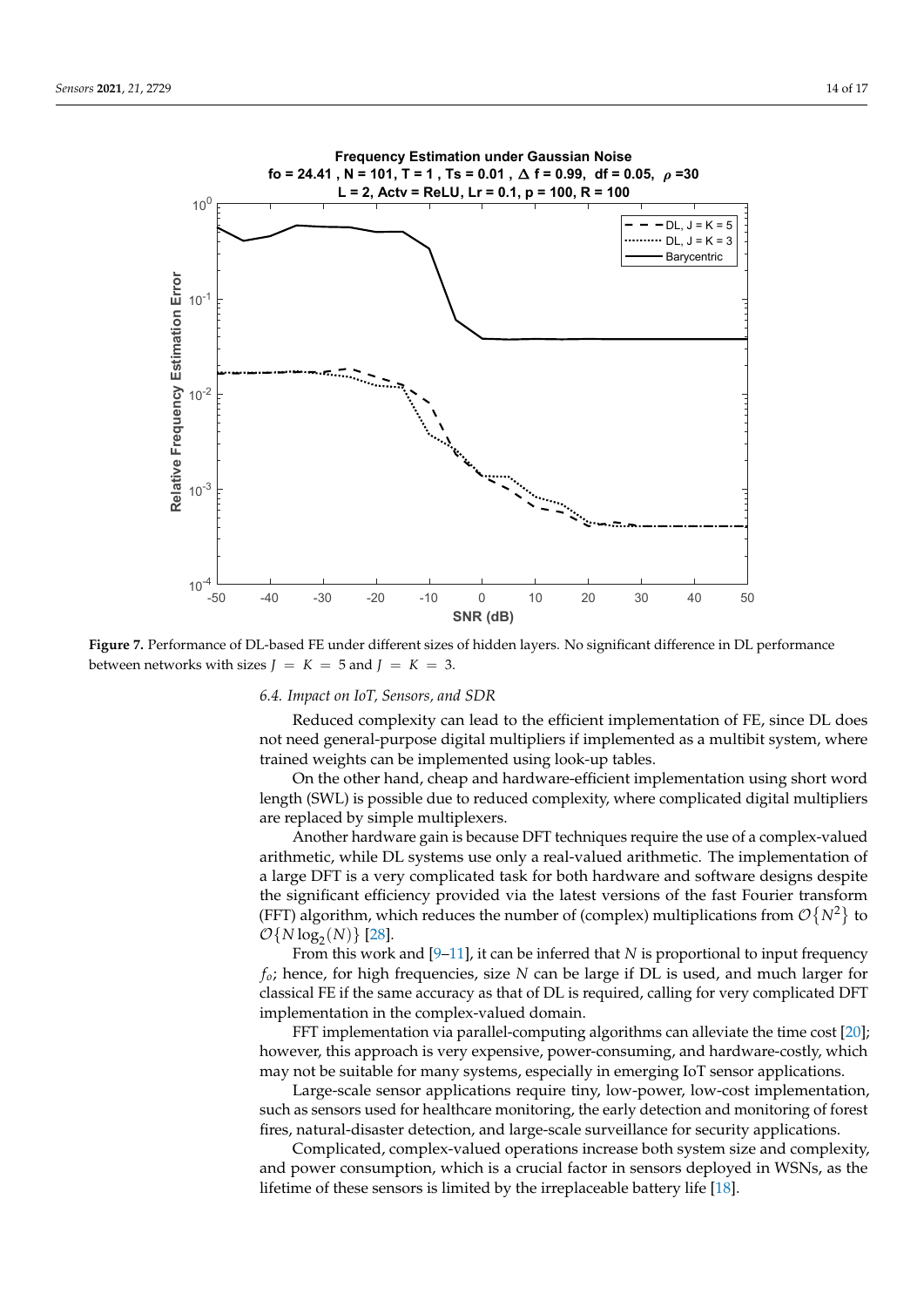For DL-based approaches, the number of (real) multiplications is mostly at the input stage, which is *N*, while other node multiplications are normally as low as 6 real-valued multiplications (which are trivial operations as they use look-up tables instead of digital

multipliers); hence, the overall number of real-valued multiplications is  $\mathcal{O}{N}$ . Whether implemented using SWL or multibit technologies, this reduced complexity (versus the complicated, complex-valued classical FE techniques) makes the DL-based approach the most suitable FE technology in sensors and sensor networks, which are inherently linked to modern IoT applications.

Similar gains are obtained if implementation is performed via software, where reduced complexity leads to significant time gain, a factor that is attractive for software-defined radio (SDR) communications.

# *6.5. Future Directions: DL in the SWL Domain*

The authors are currently investigating the possible implementation of the DL-based FE using short word length (SWL) where single-bit and ternary technologies are considered.

As the training phase can be performed offline, training could be accomplished using multibit computer simulation; however, training data should be converted into the SWL format. In this case, the new factor of quantization noise emerges, and this can be handled by better noise shaping via the proper selection of oversampling ratio (OSR), the quantization process, and the filter design of the sigma–delta modulator (SDM).

As adaptivity is now performed offline, this DL design for SWL could be even less complicated than the design of adaptivity in SWL systems is, first introduced in [\[29\]](#page-17-4) as a result of SWL research supported by the Australian Research Council via discovery grant DP0557429.

The successful SWL implementation of DL-based FE could transform many other resource-limited IoT and sensor applications after the advent of DL techniques into the SWL domain.

#### **7. Conclusions**

This paper presented comprehensive analysis of the performance of a deep-learning based approach for the frequency estimation of a single-tone sinusoid. This work fills in the gaps of unhandled issues in recently proposed methods based on deep learning. The paper presented analysis of the frequency-estimation error under a range of signalto-noise ratios (SNRs). Hidden layers can be as few as two, each with two or three nodes. The number of input samples (nodes) can be very small as compared to that in DFTbased classical methods, with much better error performance. In addition, performance was not significantly degraded in the case of wrong information about the actual value of the SNR. These results can reduce the complexity, power consumption, and cost of the communication system, properties that can be very useful for systems with limited memory and computational capabilities, such as wireless sensor networks (WSNs), which are inherently linked to current and future applications on the Internet of Things. Reduced complexity without using a complex-valued arithmetic also makes the DL technology for frequency estimation suitable for software-defined radio. Exploiting this reduced complexity to introduce DL in the short-word-length (SWL) domain was presented as a future direction.

**Author Contributions:** H.R.A. and Z.M.H. contributed equally to this work. H.R.A. contributed to the initial tasks of this work during her postgraduate preparatory year of coursework in 2019, where she had obtained the top rank of high distinction before she started her research project on deep learning for sensor applications under the supervision of Z.M.H. All authors have read and agreed to the published version of the manuscript.

**Funding:** This project was partially funded by Edith Cowan University via the ASPIRE Program.

**Institutional Review Board Statement:** Not applicable.

**Informed Consent Statement:** Not applicable.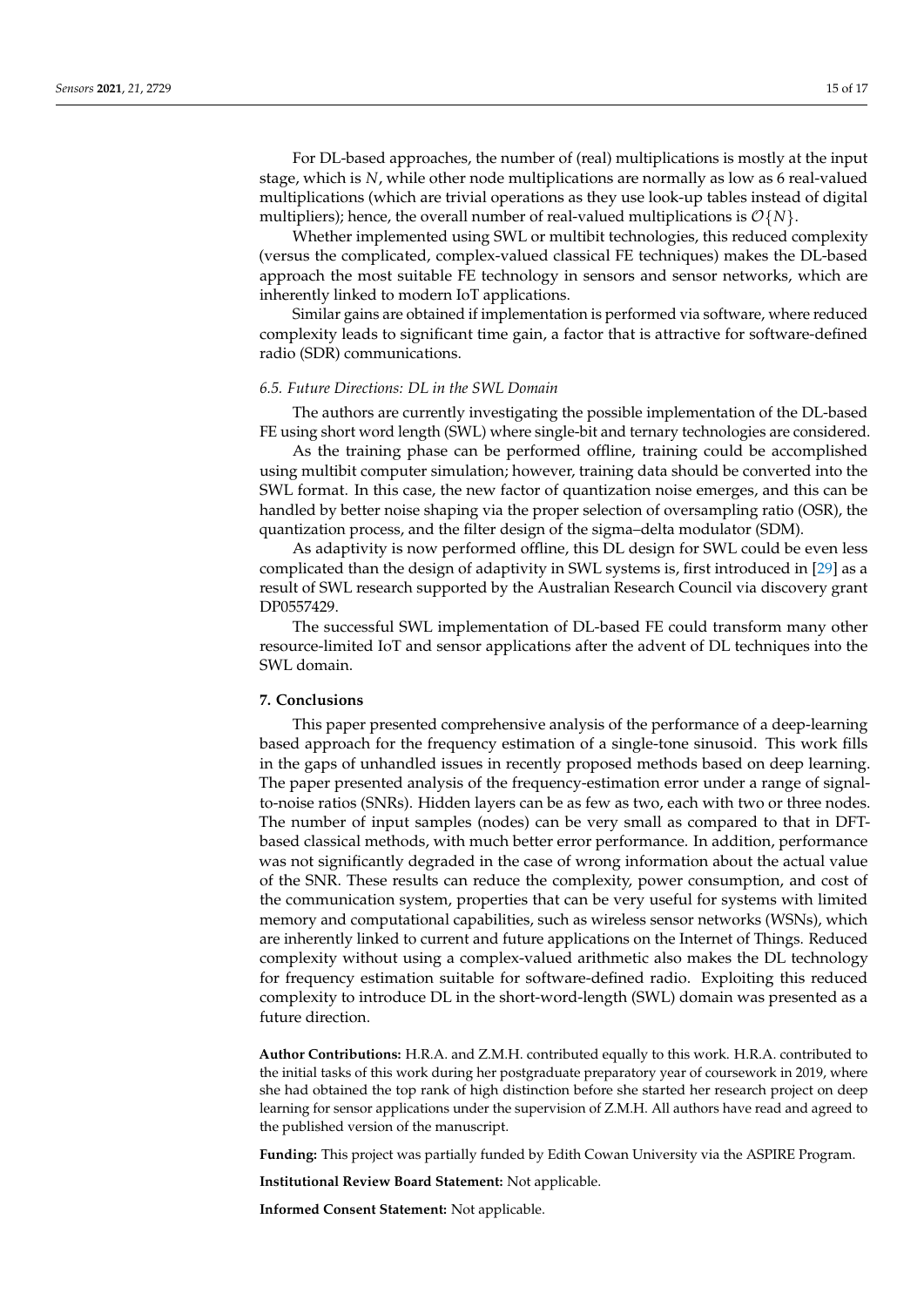**Data Availability Statement:** All types of data were generated using mathematical equations.

**Acknowledgments:** The authors would like to thank Edith Cowan University for supporting this project. Many thanks to the reviewers for their constructive comments that significantly improved the presentation of this paper. Thanks are extended to the editor and MDPI for their prompt attention and valuable guidance throughout the review process.

**Conflicts of Interest:** The authors declare that no conflict of interest is associated with this work.

### **References**

- <span id="page-16-0"></span>1. Serbes, A. Fast and Efficient Sinusoidal Frequency Estimation by Using the DFT Coefficients. *IEEE Trans. Commun.* **2018**, *67*, 2333–2342. [\[CrossRef\]](http://doi.org/10.1109/TCOMM.2018.2886355)
- <span id="page-16-1"></span>2. Boashash, B. (Ed.) *Time-Frequency Signal Analysis and Processing: A Comprehensive Reference*; Elsevier: Amsterdam, The Netherlands, 2016.
- <span id="page-16-2"></span>3. Brown, R.D., III; Liao, Y.; Fox, N. Low-Complexity Real-Time Single-Tone Phase and Frequency Estimation. *IEEE Mil. Commun.* **2010**.
- <span id="page-16-3"></span>4. Yang, C.; Wei, G.; Chen, F.-J. An Estimation-Range Extended Autocorrelation-Based Frequency Estimator. *EURASIP J. Adv. Signal Process.* **2009**, *961938*, 1–7. [\[CrossRef\]](http://doi.org/10.1155/2009/961938)
- <span id="page-16-4"></span>5. Al-Araji, S.; Hussain, Z.M.; Al-Qutayri, M.A. *Digital Phase Lock Loops: Architectures and Applications*; Springer: Berlin/Heidelberg, Germany, 2006.
- <span id="page-16-5"></span>6. Cao, Y.; Geddes, T.A.; Yang, J.Y.H.; Yang, P. Ensemble deep learning in bioinformatics. *Nat. Mach. Intell.* **2020**, *2*, 500–508. [\[CrossRef\]](http://doi.org/10.1038/s42256-020-0217-y)
- 7. Kour, H.; Gondhi, N. Machine Learning Techniques: A Survey. In *Innovative Data Communication Technologies and Application, ICIDCA 2019, Lecture Notes on Data Engineering and Communications Technologies*; Raj, J., Bashar, A., Ramson, S., Eds.; Springer: Berlin/Heidelberg, Germany, 2019; Volume 46.
- <span id="page-16-6"></span>8. Boutaba, R.; Salahuddin, M.A.; Limam, N.; Ayoubi, S.; Shahriar, N.; Estrada-Solano, F.; Caicedo, O.M. A Comprehensive Survey on Machine Learning for Networking: Evolution, Applications and Research Opportunities. *J. Internet Serv. Appl.* **2018**, *9*, 1–99. [\[CrossRef\]](http://doi.org/10.1186/s13174-018-0087-2)
- <span id="page-16-7"></span>9. Sajedian, I.; Rho, J. Accurate and Instant Frequency Estimation from Noisy Sinusoidal Waves by Deep Learning. *Nano Converg.* **2019**, *6*, 1–5. [\[CrossRef\]](http://doi.org/10.1186/s40580-019-0197-y) [\[PubMed\]](http://www.ncbi.nlm.nih.gov/pubmed/31414287)
- <span id="page-16-8"></span>10. Xu, S.; Shimodaira, H. Direct F0 Estimation with Neural-Network-Based Regression. In Proceedings of the 20th Annual Conference of the International Speech Communication Association (INTERSPEECH 2019), Graz, Austria, 15–19 September 2019.
- <span id="page-16-9"></span>11. Chen, X.; Jiang, Q.; Su, N.; Chen, B.; Guan, J. LFM Signal Detection and Estimation Based on Deep Convolutional Neural Network. In Proceedings of the APSIPA Annual Summit and Conference, Lanzhou, China, 18–21 November 2019.
- <span id="page-16-10"></span>12. Hussain, Z.M.; Boashash, B. The T-class of time–frequency distributions: Time-only kernels with amplitude estimation. *J. Frankl. Inst.* **2006**, *343*, 661–675. [\[CrossRef\]](http://doi.org/10.1016/j.jfranklin.2006.03.020)
- <span id="page-16-11"></span>13. Boashash, B. Estimating and Interpreting the Instantaneous Frequency of a Signal-Part 1: Fundamentals. *Proc. IEEE* **1992**, *80*, 520–538. [\[CrossRef\]](http://doi.org/10.1109/5.135376)
- <span id="page-16-12"></span>14. Almoosawy, A.N.; Hussain, Z.M.; Murad, F.A. Frequency Estimation of Single-Tone Sinusoids under Additive and Phase Noise. *Int. J. Adv. Comput. Sci. Appl.* **2014**.
- <span id="page-16-13"></span>15. Bai, G.; Cheng, Y.; Tang, W.; Li, S.; Lu, X. Accurate Frequency Estimation of a Real Sinusoid by Three New Interpolators. *IEEE Access* **2019**, *7*, 91696–91702. [\[CrossRef\]](http://doi.org/10.1109/ACCESS.2019.2927287)
- 16. Fan, L.; Qi, G.; Xing, J.; Jin, J.; Liu, J.; Wang, Z. Accurate Frequency Estimator of Sinusoid Based on Interpolation of FFT and DTFT. *IEEE Access* **2020**, *8*, 44373–44380. [\[CrossRef\]](http://doi.org/10.1109/ACCESS.2020.2977978)
- <span id="page-16-14"></span>17. Çagatay, C. A Method for Fine Resolution Frequency Estimation from Three DFT Samples. *IEEE Signal Process. Lett.* **2011**, *18*, 351–354. [\[CrossRef\]](http://doi.org/10.1109/lsp.2011.2136378)
- <span id="page-16-15"></span>18. Hussain, Z.M. Energy-Efficient Systems for Smart Sensor Communications. In Proceedings of the IEEE 30th International Telecommunication Networks and Applications Conference (ITNAC2020), Melbourne, Australia, 25–27 November 2020.
- <span id="page-16-16"></span>19. Rice, F.; Cowley, B.; Moran, B.; Rice, M. Cramer-Rao lower bounds for QAM phase and frequency estimation. *IEEE Trans. Commun.* **2001**, *49*, 1582–1591. [\[CrossRef\]](http://doi.org/10.1109/26.950345)
- <span id="page-16-17"></span>20. So, H.; Chan, F.K.; Sun, W. Efficient frequency estimation of a single real tone based on principal singular value decomposition. *Digit. Signal Process.* **2012**, *22*, 1005–1009. [\[CrossRef\]](http://doi.org/10.1016/j.dsp.2012.05.010)
- <span id="page-16-19"></span>21. Escobar, J.J.M.; Matamoros, O.M.; Padilla, R.T.; Hernández, L.C.; Durán, J.P.F.P.; Martínez, A.K.P.; Reyes, I.L.; Espinosa, H.Q. Biomedical Signal Acquisition Using Sensors under the Paradigm of Parallel Computing. *Sensors* **2020**, *20*, 6991. [\[CrossRef\]](http://doi.org/10.3390/s20236991) [\[PubMed\]](http://www.ncbi.nlm.nih.gov/pubmed/33297388)
- <span id="page-16-18"></span>22. Xia, Y.; He, Y.; Wang, K.; Pei, W.; Blazic, Z.; Mandic, D.P. A Complex Least Squares Enhanced Smart DFT Technique for Power System Frequency Estimation. *IEEE Trans. Power Deliv.* **2017**, *32*, 1270–1278. [\[CrossRef\]](http://doi.org/10.1109/TPWRD.2015.2418778)
- <span id="page-16-20"></span>23. Cohen, L. *Time-Frequency Analysis*; Prentice Hall: Hoboken, NJ, USA, 1995.
- <span id="page-16-21"></span>24. Moller, M.F. A Scaled Conjugate Gradient Algorithm for Fast Supervised Learning. *Neural Netw.* **1993**, *6*, 525–533. [\[CrossRef\]](http://doi.org/10.1016/S0893-6080(05)80056-5)